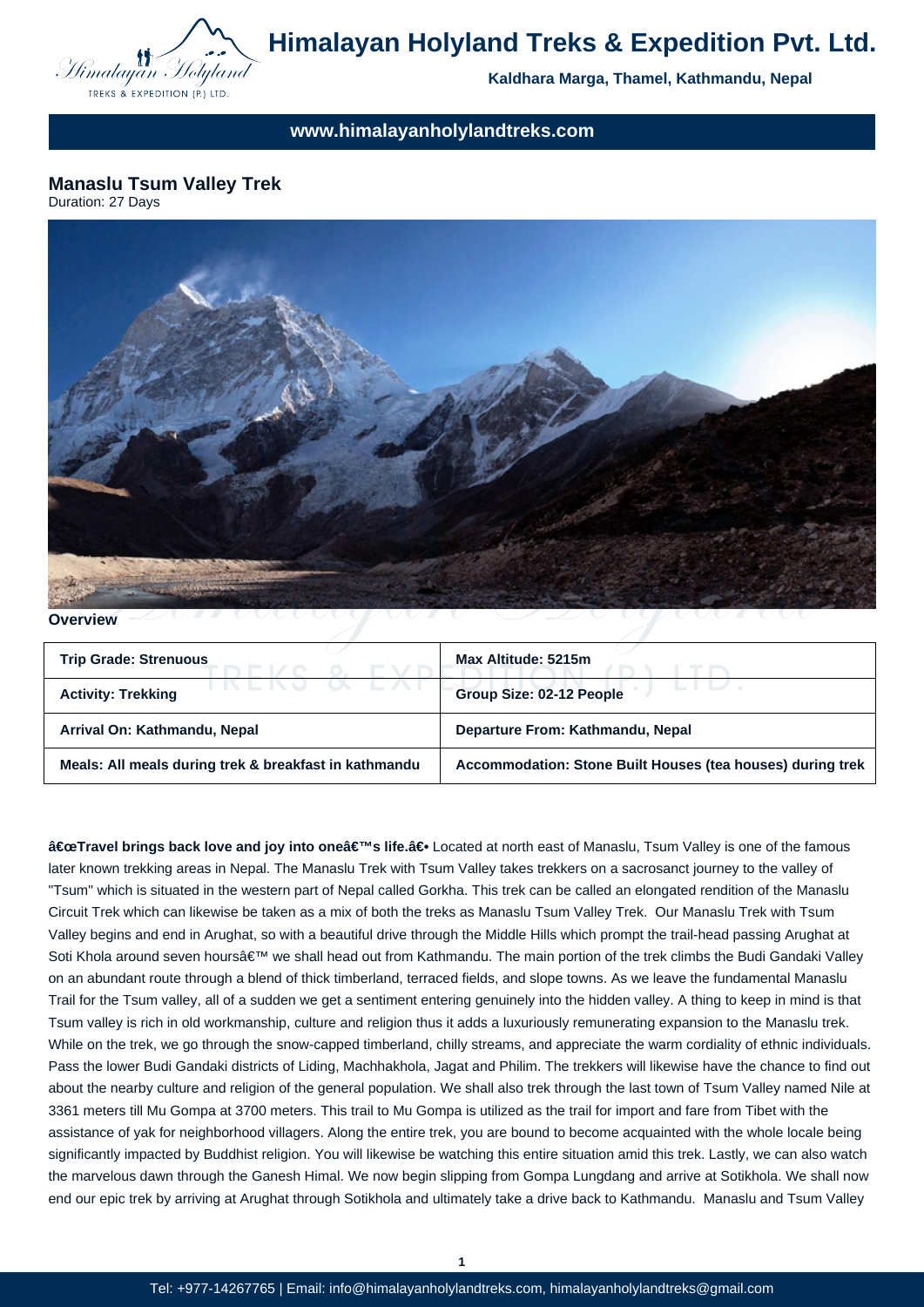# **www.himalayanholylandtreks.com**

Trek in this topographically additional breathtaking and socially most hypnotizing zone, that rewards the trekkers to find extreme nature and social legacy and experience the mountain way of life in Tsum Valley and Manaslu. Typically, the greatest months for this trek are September, October, and November amid the fall season and after mid-March, April and May amid the spring season. Feel free and contact to **Himalayan Holyland Treks & Expedition** Team to trek through the off beaten path trail of this blooming and significant area with our accomplished staffs.

**TREKS & EXPED** 

 $\frac{C}{2}$ 

Himalayan

**2**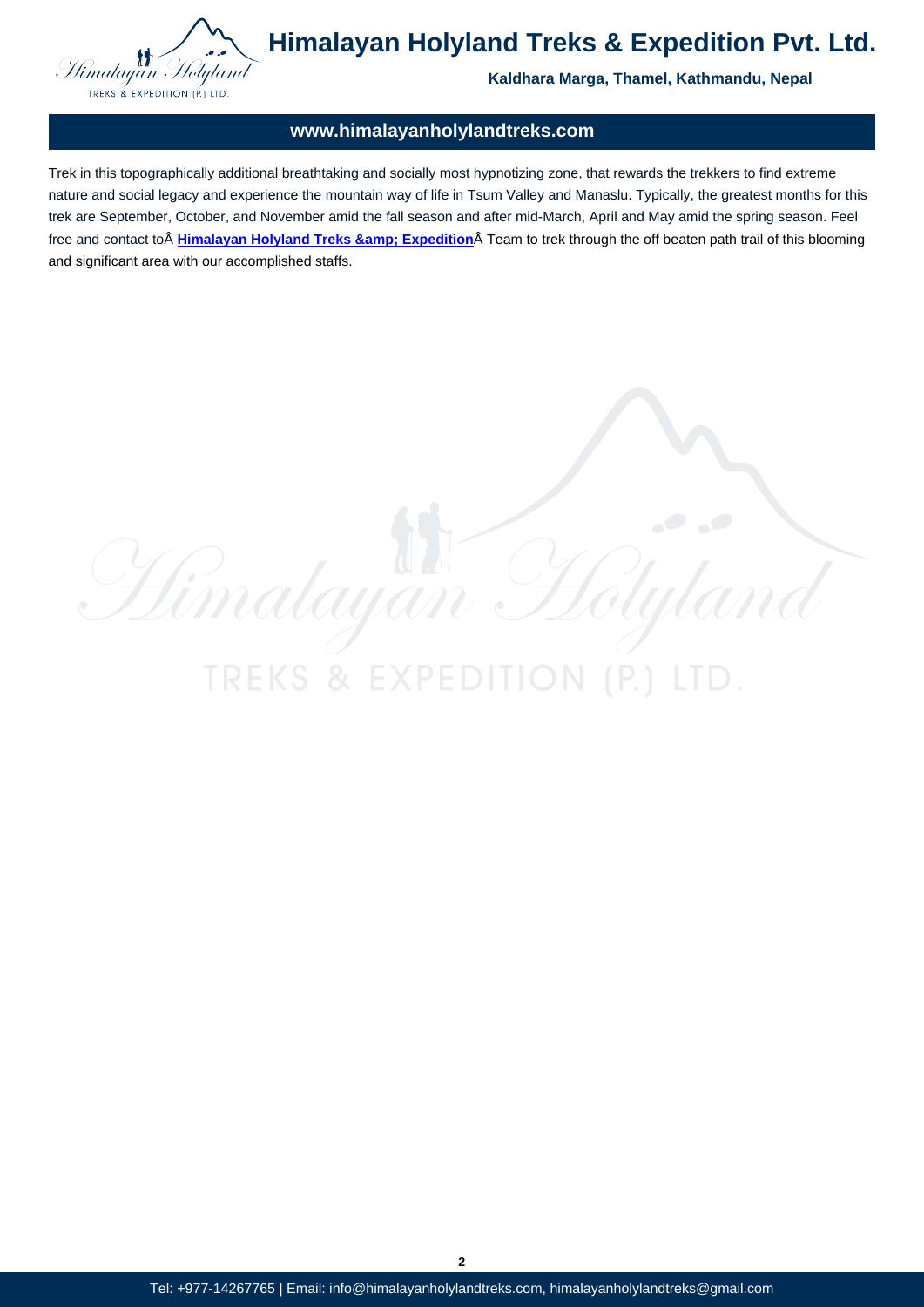

# **www.himalayanholylandtreks.com**

## **Itinerary**

# **Day 01: Arrive Kathmandu & Transfer to Hotel - 1,300m/4,264 ft**

Upon our arrival in the Tribhuwan International Airport (TIA) in Kathmandu, we will be greeted by a representative from **Himalayan Holyland Treks and Expedition** who will drop us off at our hotel. After checking in, we take a rest or visit Himalayan Holyland's office. We may also stroll in the streets of Thamel, tourist hub in Kathmandu for some souvenir shopping. In the evening, there will be welcome dinner hosted by Himalayan Holyland Treks and Expedition where you will be served excellent authentic Nepalese cuisine which will introduce you to the country's food culture. Overnight at hotel in Kathmandu. Included meals:Dinner

## **Day 2:Kathmandu: Sightseeing and Trek Preparation**

Today after breakfast we start a guided tour to several of the most historical and spiritual attractions in Kathmandu. Some of these landmarks are considered World Heritage Sites; including the historic Durbar Square, the sacred Hindu temple of Pashupati Nath, the famous †Monkey Temple' (Swayambunath) and Buddhists shrine (BouddhaNath) which is one of the large Stupas in the world. In the afternoon, there will be a pre-trip discussion where we can meet our trek guide and other team members. Himalayan Holyland briefs us regarding our trek as well as provides us opportunity to ask any questions we may have regarding our upcoming adventure. Overnight at Kathmandu.

Included meals:Breakfast

## **Day 3:Drive to Barpak (2000m/6560ft)**

Drive about 5/6 hrs and we stay overnight at beautiful Barpak village.

#### **Day 4:Barpark to Laprak (2200m/7216ft): 6-7 hrs**

#### **Day 5:Laprak to Khorlabeshi (875m/2870ft): 7-8 hrs**

#### **Day 6:Khorlabeshi to Jagat (1410m/ 4625 ft): 6 hrs**

The narrow trail makes some minor ups and downs and eventually crosses the TharoKhola, flowing in a rocky ravine, then reaches Khorlabesi. After a few more ups & downs there is a small trailside hotspring, from where we reach to Tatopani. From the Hot spring we climb over another ridge, then cross the Budhi Gandaki on a suspension bridge. Climb on a wide, well-crafted staircase, then across a landslide and over a ridge to Dobhan. Crossing a suspension bridge over the DobhanKhola, the trail climbs on a rugged trail to Duman. Ascending up again to the Budhi Gandaki, we reach at YaruKhola. Crossing a suspension bridge over the YaruKhola we climb the stone stairs and then drop to the river and again climb more stone stairs to Tharo Bharyang. Cross to the west bank of the budhi Gandaki, climb over a ridge, and trek along the river then climb towards the village of Jagat. Included meals:Breakfast/ Lunch /Dinner

#### **Day 7:Jagat to Philim (1,590m/ 5215 ft): 3hrs**

# Â

After completing with the ACAP procedure, we climb over a rocky ridge to Salleri, and then descend to Sirdibas. The valley widens a bit as the trail continues up to GhattaKhola. Continue upstream to a long simple hanging bridge. Climb up to Philim, a large gurung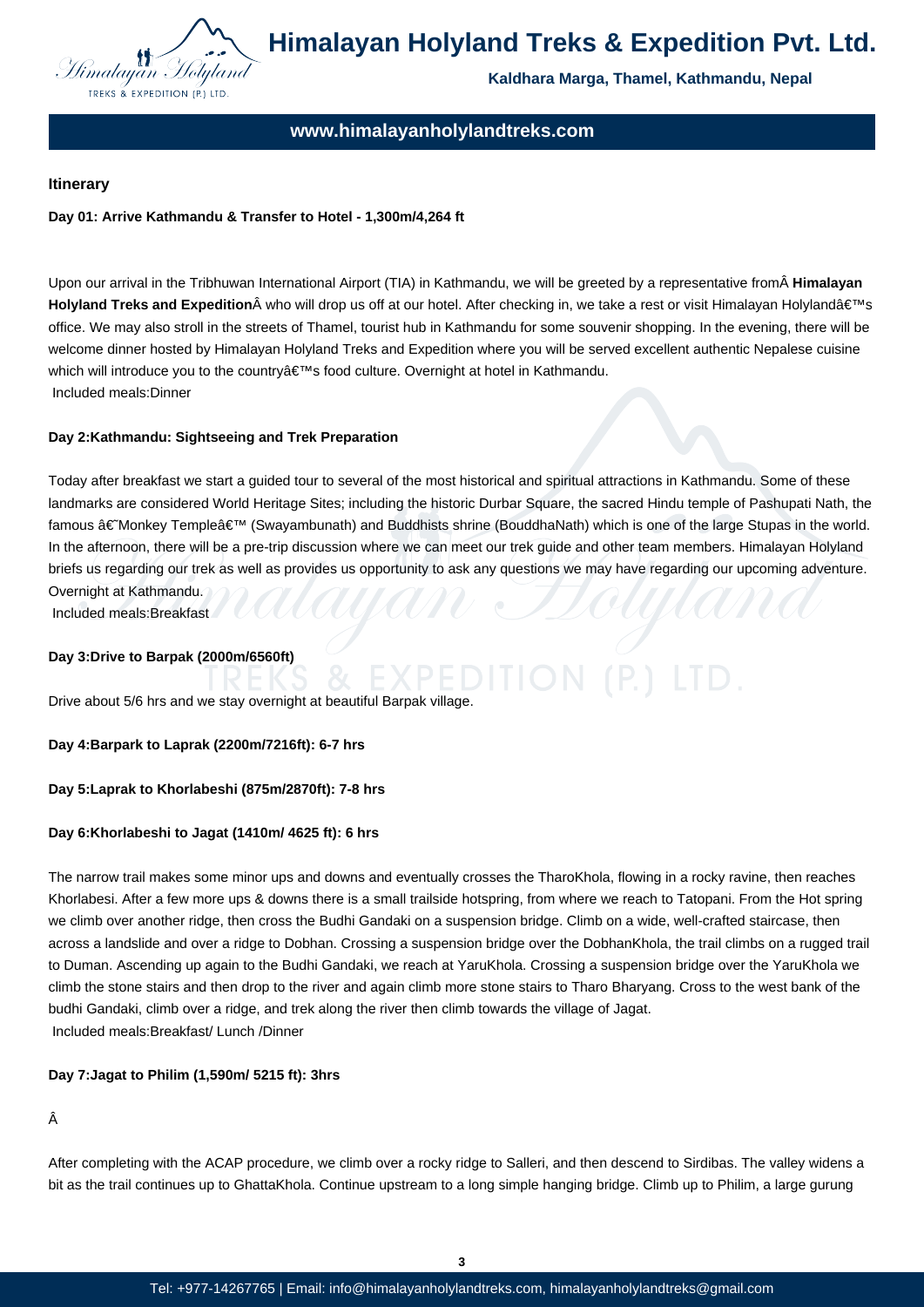

# **www.himalayanholylandtreks.com**

village. Philim valley is well known for Japanese made school and police station. Walk past Philim to the north across a forest with the views of the narrowing valley we reach Chisopani. Overnight at Chisopani. Included meals:Breakfast/ Lunch/ Dinner

# **Day 8:Philim to Chumling (2363m/7775 ft):6/7 hours**

# Â

After Ekle Bhatti cross the gorge and half an hour walk in the right side we get to see the big and beautiful waterfall and enter the pine tree forests. Descend down to trail going to the Tsum Valley. Climb through pine and rhododendron forests. Enjoy the views of Himalchuli mountains at 7893m and Boudha Himal from Lokpa, a small beautiful village. Pass Lokpa, descend half an hour towards Lungwa khola and climbing jick jack difficult trail further two hours north through pines and rhododendrons we reach Gumlung. Crossing the Siyar Khola, finally arrive at Chumling, from where we can view Shringi Himal. Visit the old Chumling Gompa and the stone streets of the village.

Included meals:Breakfast/ Lunch/ Dinner

## **Day 9:Chumling to Chokhangparo (3010m/9903ft): 5/6 hours**

Â

Cross the suspension bridge onto the opposite bank. Enjoy the great views of Ganesh Himal. Walk past Rainjam to Serpu Khola crossing another bridge we arrive at the Gho Village. Â Another continues 2 hours climb to Tsum takes us to the village of Chhokangparo. Weather permitting; enjoy the views of Himalchuli at 7893 meters and Ganesh Himal at7140m. Overnight at Chokhangparo.

Included meals:Breakfast /Lunch /Dinner

#### **Day 10:Chokhangparo to Nile (3361m/11058ft), via Milarepa cave: 6/7 hours**

#### Â

While climbing above Chokhangparo, better to be careful of altitude problems. Walk past Lamagaon crossing rope suspension bridge to the Rachen Gompa, which is also well known as Nunnery Gompa too. We make a small visit and then we cross the Shiar Khola. Continue walking through the well managed villages Lar (micro hydro power), Phurbe and Pangdun. Leaving old historic Stupa of Bhudda in a way crossing the village of Chhule, climb upstream and cross the bridge to finally arrive at Nile. If you consider we can make your visit to a famous monastery of Chhule which is located in the top of area. Included meals:Breakfast /Lunch /Dinner

# **Day 11:Nile to Bhajyo (Chhekya) (4030m/13218ft): 4 hours**

- **Day 12:Nile to Bhajyo (Cheekya)**
- **Day 13:Bhajyo to Rachen Gompa: (3240m/10627ft): 6 hrs**
- **Day 14:Rachen Gompa to Chumje (3230m/10,595ft): 5/6hrs**
- **Day 15:Chumje for Bihi (3130m/10,266ft): 4/5hrs**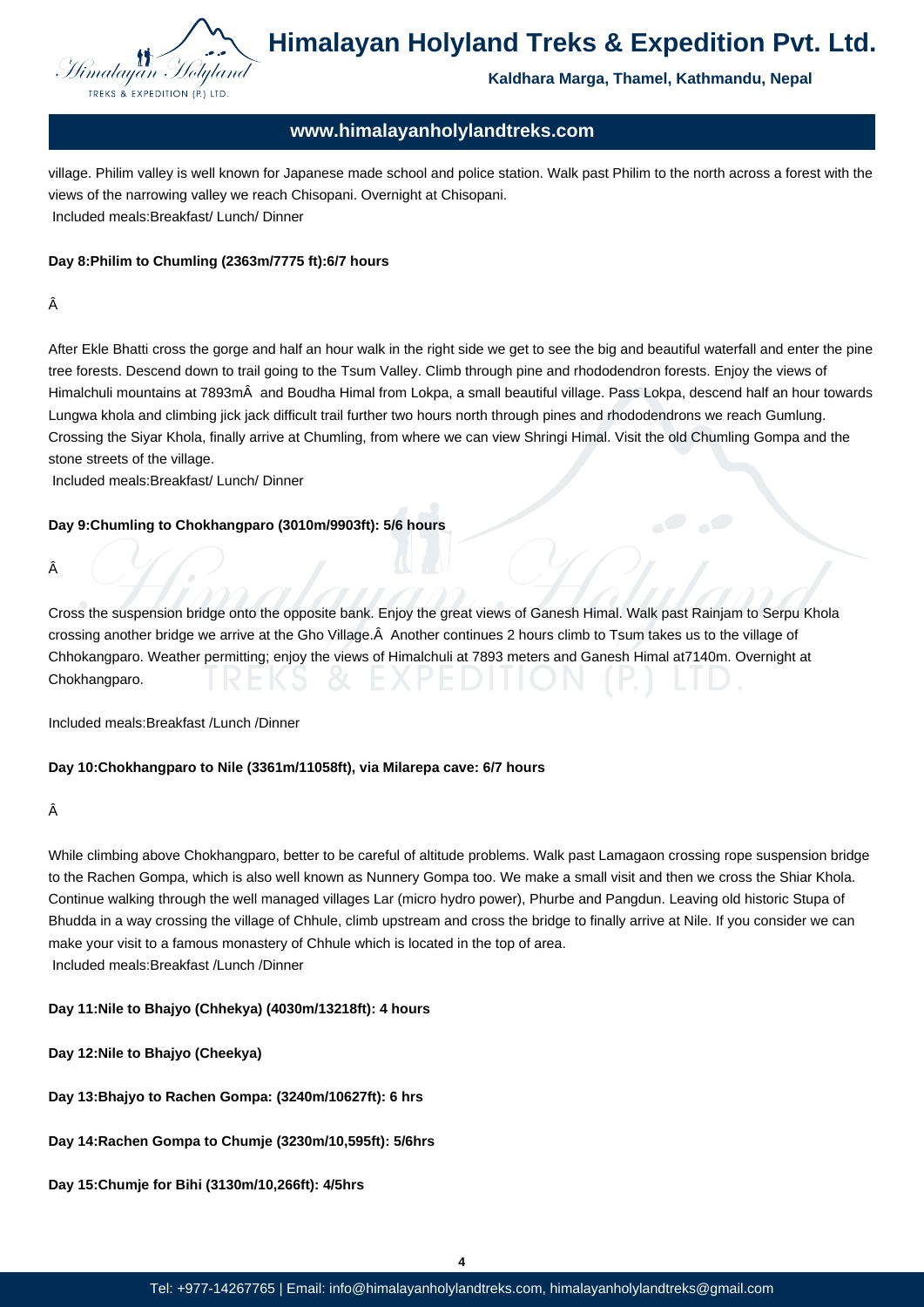

# **www.himalayanholylandtreks.com**

#### **Day 16:Bihi to Namrung (2540m/8331ft): 6 hrs**

Follow the trail upstream of Deng River â€" a tiny village of 4 houses. We walk through a newly built rock tunnel from here, thus avoiding the traditional steep climb. At Ghap, the Tibetan culture begins with Mani stones and chortens all around. O/N at mountain lodge.

## **Day 17:Trek from Namrung to Lho (3180m/10,430 ft): 4 hrs**

#### Â

Today is a wonderful trekking day; after passing through the seemingly deserted seasonal village of Nambachhe, planted with fields of barley and lined with mani walls, we ascend through a dense, cool forest for an half an hour, crossing the Buri Gandaki once on a wooden bridge, to Namrung, at 2540 meters, where we will stop for a cup of chai at a lodge run by a Tibetan family. As we gain altitude, we reach alpine territory and are treated to increasing mountain views. Namrung village is the start of Nubri, the region of purely Tibetan inhabitants speaking a dialect of western Tibet. Above this village the valley opens out and there are extensive pastures. A few hours later, we reach the village of Lihi at 2840 meters, a substantial altitude gain. We are climbing climb gently now, cross a large stream flowing down from the Lidanda Glaciers, and reach the picturesque Tibetan village of Sho at 3000m, where we stop for lunch. Look for the bear claw on the upper deck of the house, and across the river to the ruins of an old Tibetan fort. From Sho, the views of NgadiChuli are spectacular, and further on, towards Lho, we are finally treated to views of Manaslu itself; quite an impressive afternoon! We set up camp in Lho, a lively village adorned with many prayer flags, in the yard of a small lodge. Sunset and sunrise from the campsite are wonderful, and the small gompa just below our campsite worth a visit. O/N at mountain lodge`

#### **Day 18:Trek from Lho to Samagaon (3530m/11,578 ft): 5/6 hrs**

#### Â

Walking through the upper reaches of Lho, with the snowy peaks of Manaslu ahead of us in the distance, we pass the new gompa and then ascend through light forests next to a small river to reach the Tibetan settlement of Shyla, where the villagers are often out in the fields. Another few hours of trekking through classic alpine scenery leads us past Tibet grazing settlements, the train to PungGyan Gompa, and then Sama Gaon, or Ro, as the locals call it. Sama Gaon sits in a bowl at the foot of the pastures leading to the high peaks, with mani walls, a small gompa and tightly packed rows of houses at the lower reaches of village, and the large gompa at the upper reaches. The people settled here from Tibet over 500 years ago, and the two gompas date from this time, both having unique architecture and built of wood. The Tibetan villages here have entrance gates which are very distinctive from the Tibetan ones, and they maintain an active trade with their co-religionists in Tibet (notice the Chinese brandy and beer on sale). If the weather is good, you will see the village women weaving wool (baal) from Tibet into gowns  $a \in \mathcal{C}$  which are then traded back to Tibet. Taxes were actually paid to the Dzongka Dzong (fortress) at the border of Tibet, a few days walk from Sama Gaon, as late as the 1940's until it was taken over by the Gorkas in the late 19th century. Later, after 1959, the region was home to Tibetan guerillas, and thus closed to trekking until 1992.

Take the afternoon to hike up to the gompa above town, and to wander the streets of the fascinating Sama Gaon village. O/N at mountain lodge

#### **Day 19:Trek from Sama to Samdo (3860m/12,660 ft): 4/5 hrs**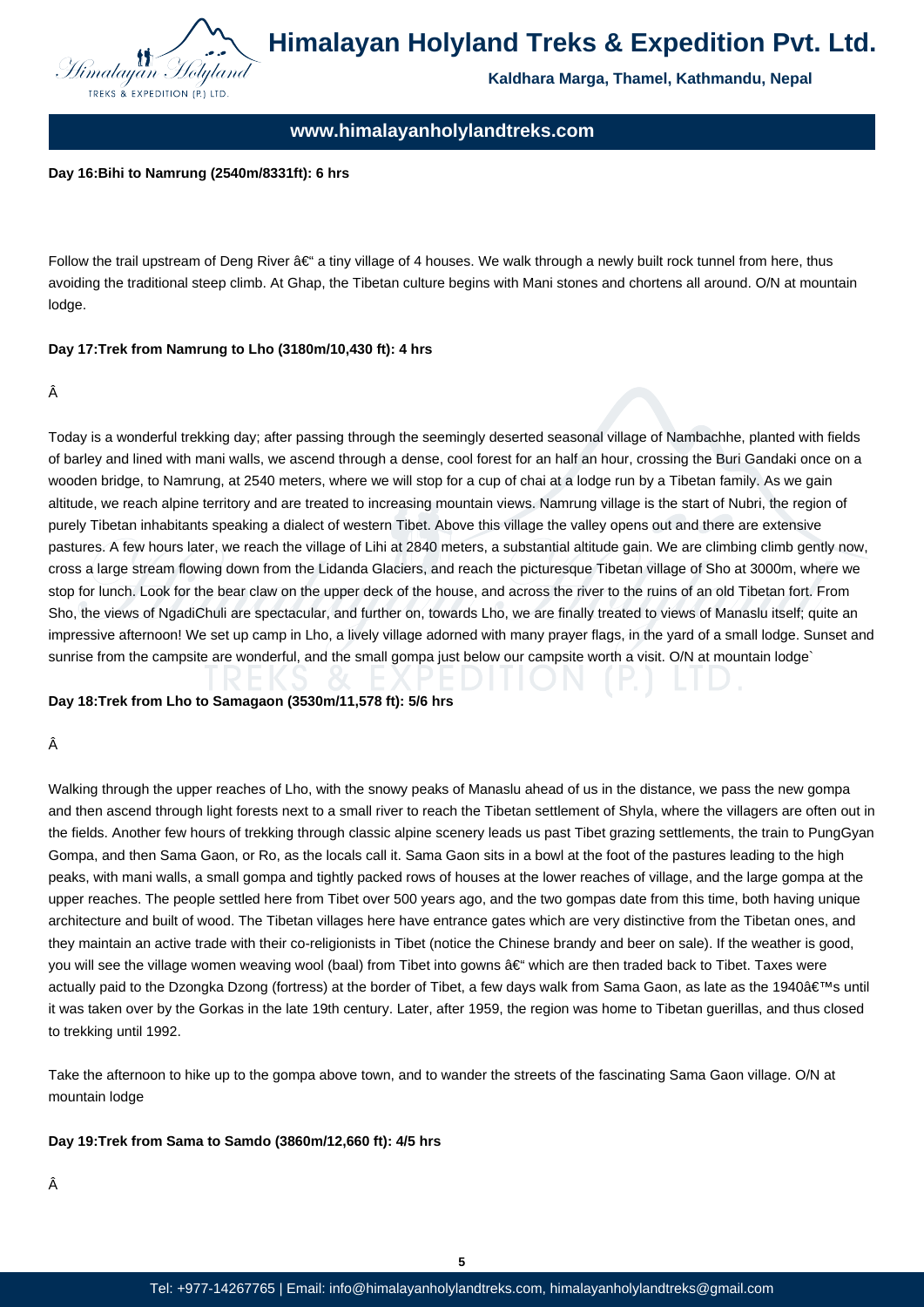

**Himalayan Holyland Treks & Expedition Pvt. Ltd.**

# **Kaldhara Marga, Thamel, Kathmandu, Nepal**

IAMA

# **www.himalayanholylandtreks.com**

Another day of incredible mountain views during the walk up to Samdo, an easy three hours away. En route we pas the long mani walls at KermoKharka, after which we spot the entrance chorten of Samdo high on a bluff. We descend back to the Bhudi Gandaki and cross a small bridge before another short climb to the †kane â€<sup>TM</sup> entrance of Samdo; look back down valley for great views. The villagers of Samdo came across the border from the village of Riu after 1959 and built their new village here, at their old herding settlement (see below). Samdo village is a collection of houses and lodges at 3850 meters, and most trekkers miss the heat of a week ago as we huddle around the stove and a wind from Tibet batters the windowpanes. Get out and take a walk around the village, where the inhabitants live an essentially Tibetan lifestyle, herding their yaks, sheep and goats, training their horses and planting barley. There is a small home gompa in a house mid-village which we visited during our last village, a puja being held by several of the reincarnated lamas living in the Samdo. O/N at mountain lodge.

#### **Day 20:Samdo - High Camp (Ekle Bhatti) (4460m/14,628fy): 5hrs**

#### Â

We leave on the trade route to Tibet and climb through the ruins of Larkya bazaar, one of the trade markets that flourished years back. After two hours of climbing past glaciers, with increasingly awe-inspiring panoramas, we come to the campsite at Dharamsala, where we have lunch and gaze out at the views. You a  $\epsilon$ <sup>TM</sup>II really feel the altitude and the cold here, so enjoy a more leisurely afternoon and keep warm. We'II have an early dinner in preparation for our pass crossing tomorrow. Overnight at Tented Camp.

#### Day 21:High Camp â€" Bimthang (3,590m/11811ft), 7/ 8 hours walking

#### Â

After a short climb above the campsite, we reach the ablation valley on the North side of the Larkya Glaciers where we have views of Cho Danda and then of Larkya Peak. We continue across the moraines of the glacier, making a gradual ascent which becomes steeper only in the last section to the pass, which should take us about three hours to crest. From the pass, there are outstanding views of HimlungHimal, CheoHimal, Kangguru and the huge Annapurna II. If there is fresh snow, we may see Snow Leopard prints from the evening before; it a  $\epsilon^{\text{TM}}$ s also blue sheep (Bharal) and Tibetan Snow Cock territory.

The views from the top of the pass are truly unbelievable. After hanging our Tibetan prayer flags, and yelling  $\hat{a} \in K$ i ki so solhagyalo' (may the Gods be victorious), get ready for a steep, ankle straining drop to a trail following the glacial moraine, very slippery if covered in snow so have your â€~Yak tracks' ready if you've brought them, and definitely use trekking poles. It is a longer day then usual to our campsite at Bimtang, but to walk into these low pastures with the evening mist coming in and Manaslu; it's an experience not to be missed. A boulder-strewn descent brings us, finally, to Bimtang, where the three sisters of the †Three Sisters Hotelâ€<sup>™</sup> are on hand with Himalayan chilled beer. Overnight at Tented Camp.

#### **Day 22:Rest day at Bimthang.**

#### **Day 23:Trek Bimthang to Dharapani(1860m/6,100ft): 6-7 hrs**

# Â

The campsite at Bimtang is frigid in the morning, so get to the dining tent quickly for a cup of fresh coffee! Porters pour hot water over tent pegs to get them out. Pee bottles freeze. No option if you want to get warm, move down valley into the sun, through forested hillsides to Tilje, at the end of our lost world. Here the inhabitants are a mix of Manangis (of Tibetan descent) and Chettris (Hindus), so eat a mix of dal bhaat, buckwheat dhiro, tsampa and Tibetan tea. The gorge ahead marks the land of apple pie, cold beers and hot showers – the Annapurna Circuit. Overnight mountain lodge.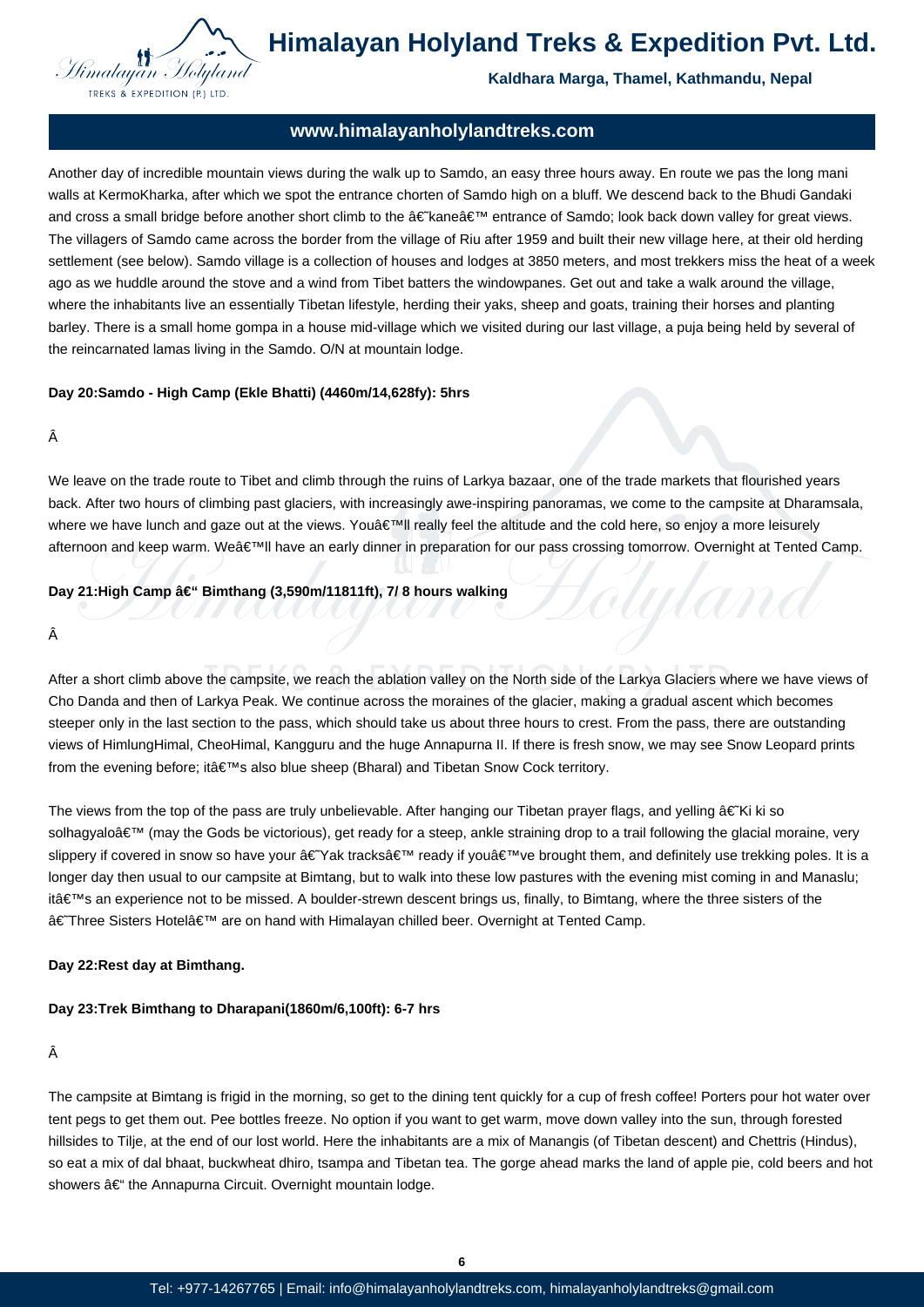

# **www.himalayanholylandtreks.com**

Â

# **Day 24:Dharapani - Ghermu (1100m/3608ft): 7 hrs**

Â

Follow the trail downstream of Marshyangdi River, passing through the scattered villages to reach Tal village for overnight stay. O/N at mountain lodge.Ascending gently for 30 minutes and the trail runs gently down to Sanjee village, then trail goes up for 15 minutes to Gharmu Phant.

## **Day 25:Dharapani - Ghermu (1100m/3608ft): 7 hrs**

Â

The last day of the trek, and a hot, five hour walk through gentle, muted hills and colorful villages to Bhulbhule and Khudi, where we will meet our transport back to Besi Sahar. If the road isn't passable, we continue walk to Besi Sahar to start the five-hour drive back to Kathmandu following morning O/N at mountain lodge.

**Day 26:Drive Besi Sahar to Kathmandu by bus: 7/8 hrs. Farewell dinner with guide or office represent and overnight at Hotel.**

**Day 27:Departure day.**

Final departure to your onward destination.

**7**